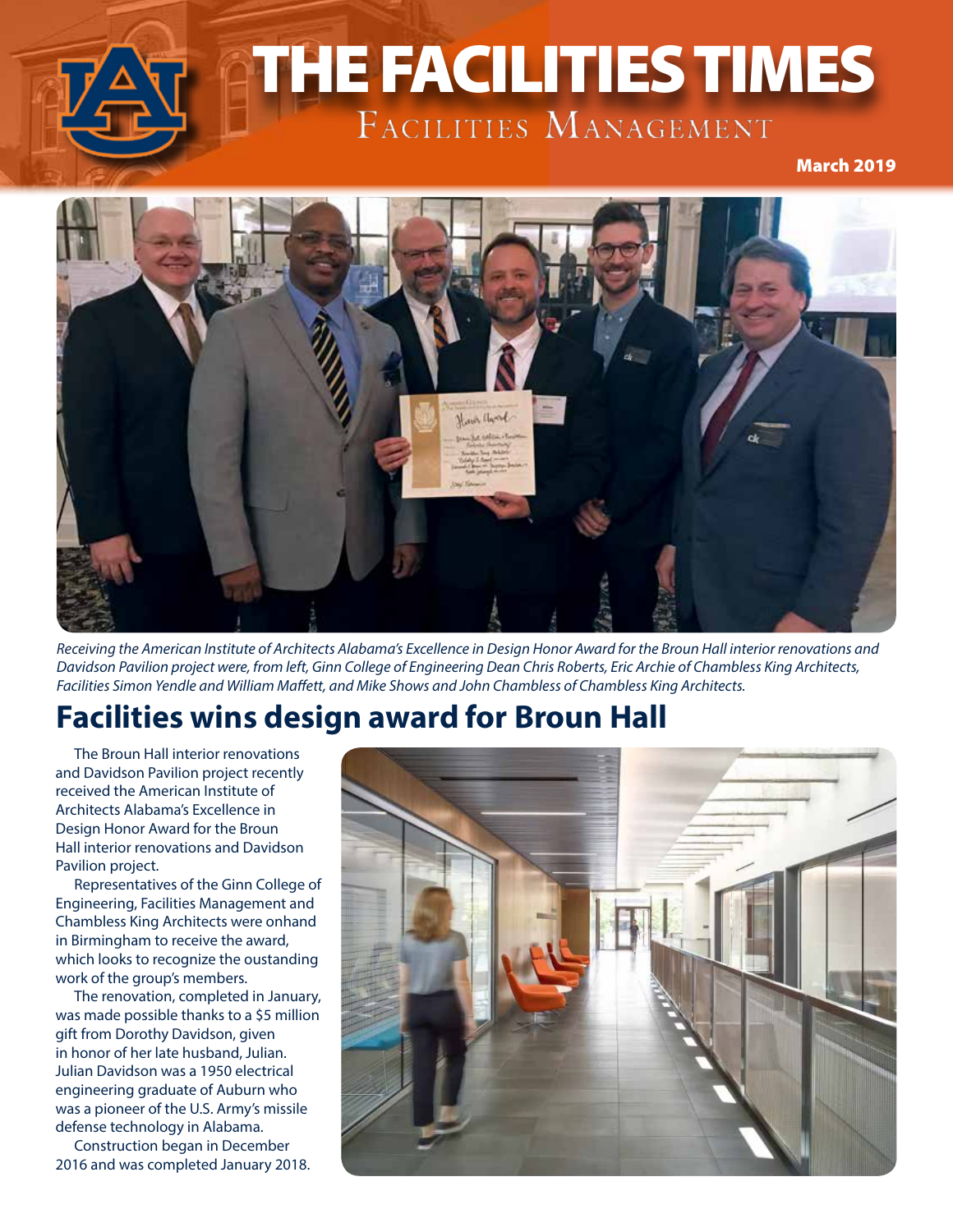## **March News Briefs**

## **2019 Faculty Staff Campaign underway**

## INSPIRE. INNOVATE. TRANSFORM.

#### **FACULTY STAFF 2019**

Faculty Staff Campaign envelopes have been delivered throughout Facilities Management.

If you give via payroll each year, you received an "INNOVATE, INSPIRE, TRANSFORM" pin. If you give on an annual basis, or are new to Facilities, you should have received a campaign envelope.

A couple of items to keep in mind when considering whether or not to give:

• Donors have the opportunity to give

to the Facilities Management fund. All donations to the Facilities Management fund support Facilities' employee programs. To donate to this fund, simply write "Facilities Management" in the "Other" section of the pledge card.

• You may donate to the Auburn University Hardship Fund, which was established to provide financial support to eligible employees who experience a temporary financial hardship due to an unexpected catastrophic life event.

• Donations can also be made online at auburngiving.org/19fs.

All donations are tax deductible, and any gift made through April 2019 will count towards the campaign.

If you have any questions about the campaign, please contact the Office of Annual Giving, augiving@auburn.edu, or one of the following Facilities' employees: Martha Gentry, barkemg@auburn.edu, or Eric Moore, jem0028@auburn.edu.

### **New website front highlights Facilities services**

The Facilities Management homepage has been updated to focus on the services we provide to the public while showcasing all we do for Auburn University.

With goals to make the website more client centric, buttons have been added and standardized based on the most visited pages.

Pages placed for internal use include Financial Services, Human Resources, IT and Safety. These can now be found under the Employee Portal.

Organizations have been restructured and placed under "About Us" in the primary navigation, and "Doing Business With Auburn" has been changed to "For Contractors" to better explain their usage.

The website is still a work in progress and will continue to be updated in the coming weeks. For more information or to have changes made, contact Martha Gentry at barkemg@auburn.edu.



£3

**Please remember to recycle this newsletter.**

**Editorial and Writing Staff** Martha Gentry '98 Trey Wood '07

**Submit Feedback to Trey Wood at woodcas@auburn.edu**

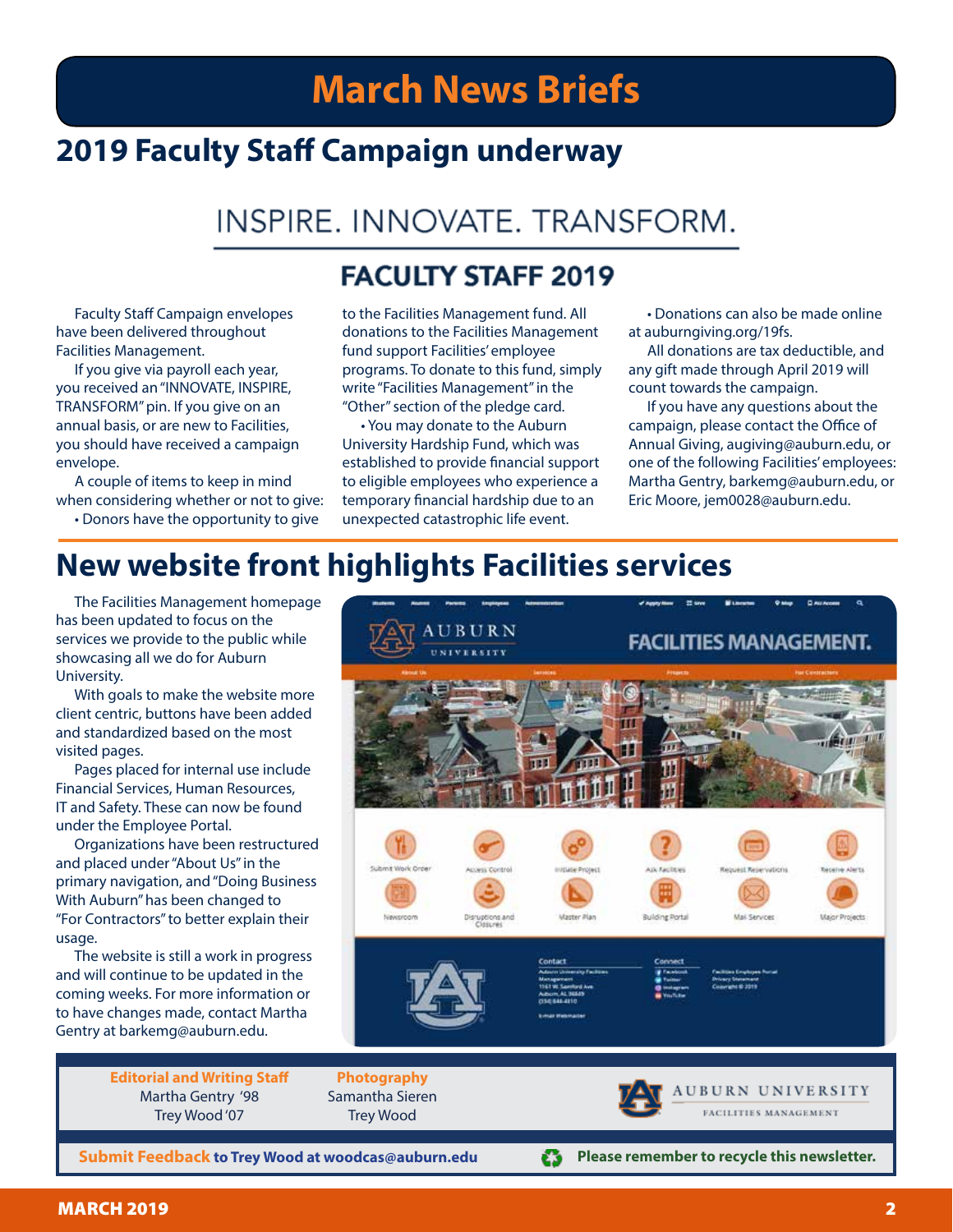## **Mail Services installs upgraded equipment**



*Mail Services recently completed an upgrade to their mailing systems by upgrading their mail feeders for increased performance. Mail's four aging Pitney Bowes Connect+ 3000 machines needed replacement to keep with the current workload of mail coming through the center. The machines were traded out for upgraded models, the SendPro P3000, which can process more than 300 letters per minute at up to 16 ounces in weight.* 

## **Crane removed from South College Street parking deck**

![](_page_2_Picture_4.jpeg)

*Rabren General Contractors recently dismantled and removed their Link-Belt 348 H5 lattice crawler crane from the site of the South College Street parking deck. The 600-space deck is expected to be completed in May.*